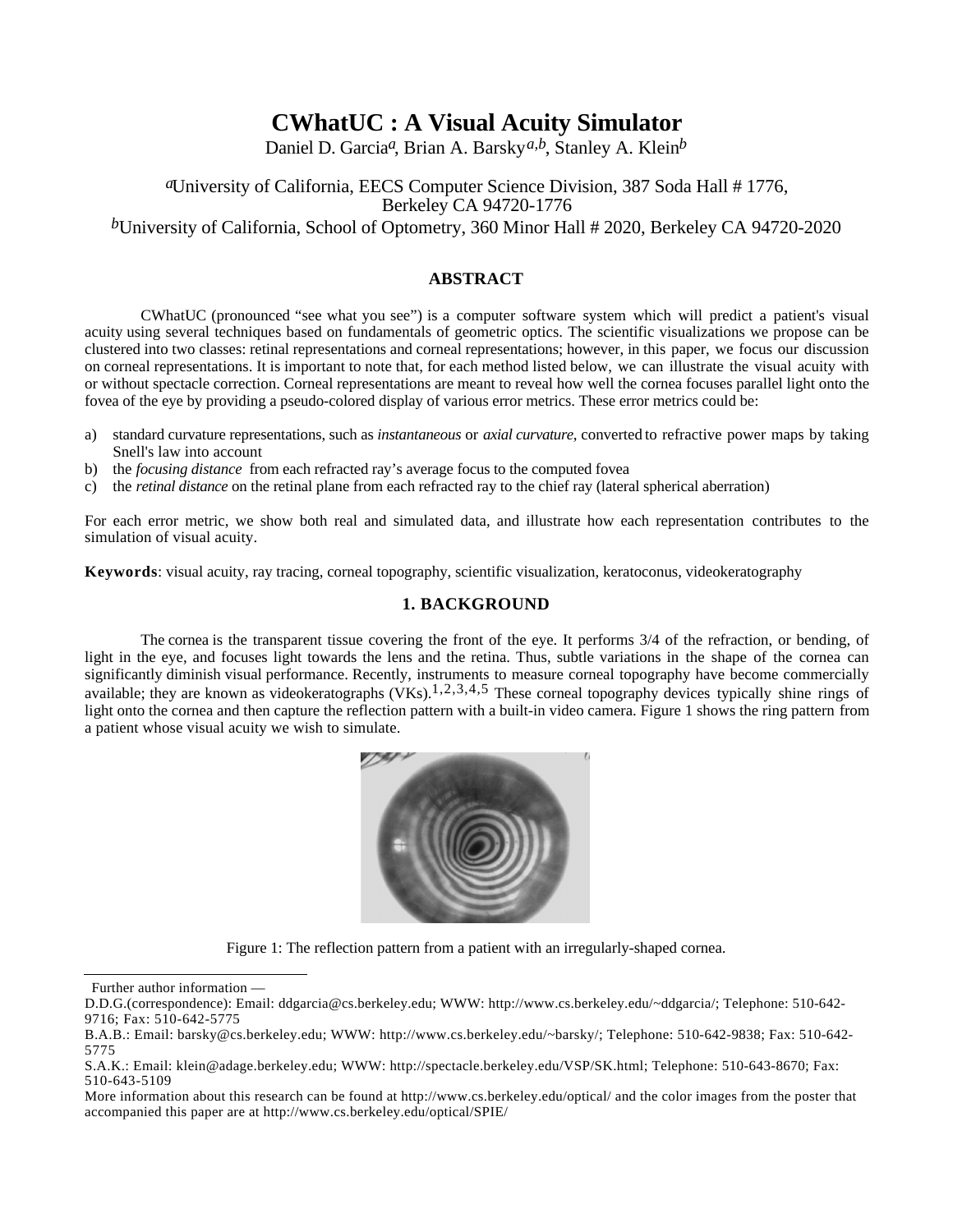Instead of allowing the instrument to process the pattern, we extract the data and construct a mathematical spline surface representation from these reflection patterns<sup>6,7</sup>. This representation allows us to query, or "sample" the surface at arbitrary points to determine information about surface position, normals and principal curvatures. CWhatUC is a software system that uses this information to compute and display different metrics of visual acuity. A wireframe rendering of an example surface with a very low sampling density is shown in Figure 2.



Figure 2: A wireframe rendering of a reconstructed mathematical spline surface.

## **2. THE FOUR METRICS**

We propose four metrics to simulate the corneal contribution to visual acuity. Figure 3 illustrates how we compute the values that we use in our calculations. Our corneal model is a very simple one since we ignore the contribution of the lens and consider the entire cornea to be a uniform material with a constant index of refraction (n) of 1.3375. It is important to note that the metrics we propose here are independent of our implementation. If we were to improve the quality of the model, the metrics themselves would remain unchanged.



Figure 3: A simple model of the cornea, eye, and the refraction of a ray of incoming light.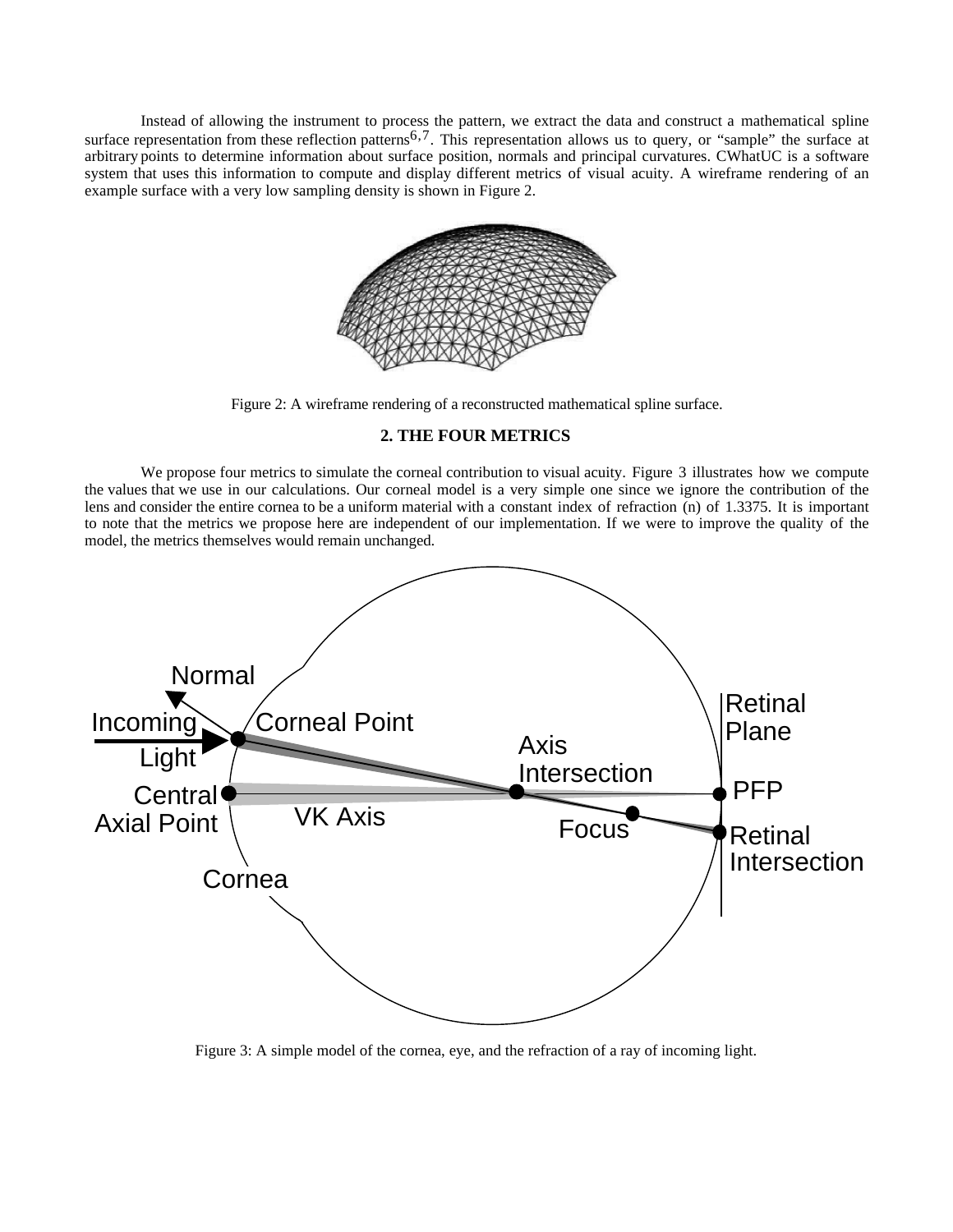We begin the computation at the central axial point on the cornea. We refract incoming parallel light and calculate where it converges to a focus using Coddington's equations<sup>8,9</sup>. Fortunately, due to constraints in our representation, the normal at the central point is parallel to the incoming parallel light; thus, according to Snell's law, the refracted light will also be in this same direction. If the central axial point has some astigmatism, or cylinder, then so will the refracted wavefront and there will be two principal curvatures. We define the paraxial focal point (PFP) to be the focus as determined by the average of these curvatures (also known as "mean sphere"). The VK axis, which is the z-axis, is the line from the central axial point to the PFP. The retinal plane is the plane that passes through the PFP and is normal to the VK axis.

Then, for each corneal point of interest, we refract parallel incoming light according to Snell's law and Coddington's equations and we calculate where that light focuses. Again, if there is any cylinder in the refracted wavefront, then there will be two principal curvatures; in that case, we use their average to determine the focus. The retinal intersection is the location where the refracted ray intersects the retinal plane. If the normal lies in the meridional plane<sup>\*</sup>, then the axis intersection is the intersection of the refracted ray with the VK axis; otherwise, the refracted ray will not intersect the VK axis. In that case, we choose the axis intersection to be the point of closest approach to the central axis along the refracted ray. At the central axial point there are infinitely many such intersections; thus, for that corneal point, we set the axis intersection to be the PFP.

#### **2.1 Axial Refractive Power**

We define axial refractive power at a corneal point to be the quotient of index of refraction of our model cornea divided by the distance from the corneal point to the axis intersection. This map often has a characteristic "figure-8" or "crescent" shape. Clinicians are familiar with this representation because it is similar to the standard axial curvature maps used in most corneal topography instruments. The acute asymmetry of the maps often facilitates the identification and measurement of the amount and orientation of astigmatism.

$$
Axial refractive power = \frac{n}{Distance3D(Corneal\_Point, Axis_Intersection)}
$$
 (1)

where





This definition differs from the traditional axial curvature map<sup>10,11,12</sup> in that this refractive power map takes into account the refraction of an incoming parallel ray, whereas the standard map is purely a surface shape quantity. For example, the standard axial curvature of a sphere is constant over its surface, whereas the axial refractive power increases as we move away from the center. Figure 5 illustrates a direct comparison of these two quantities on a simulated cornea having with-therule astigmatism. Note that even though there is a difference in the orientation of the figure-8 pattern, they are identical in the central region near the VK axis.

We define the meridional plane to be the plane containing the VK Axis and the corneal point.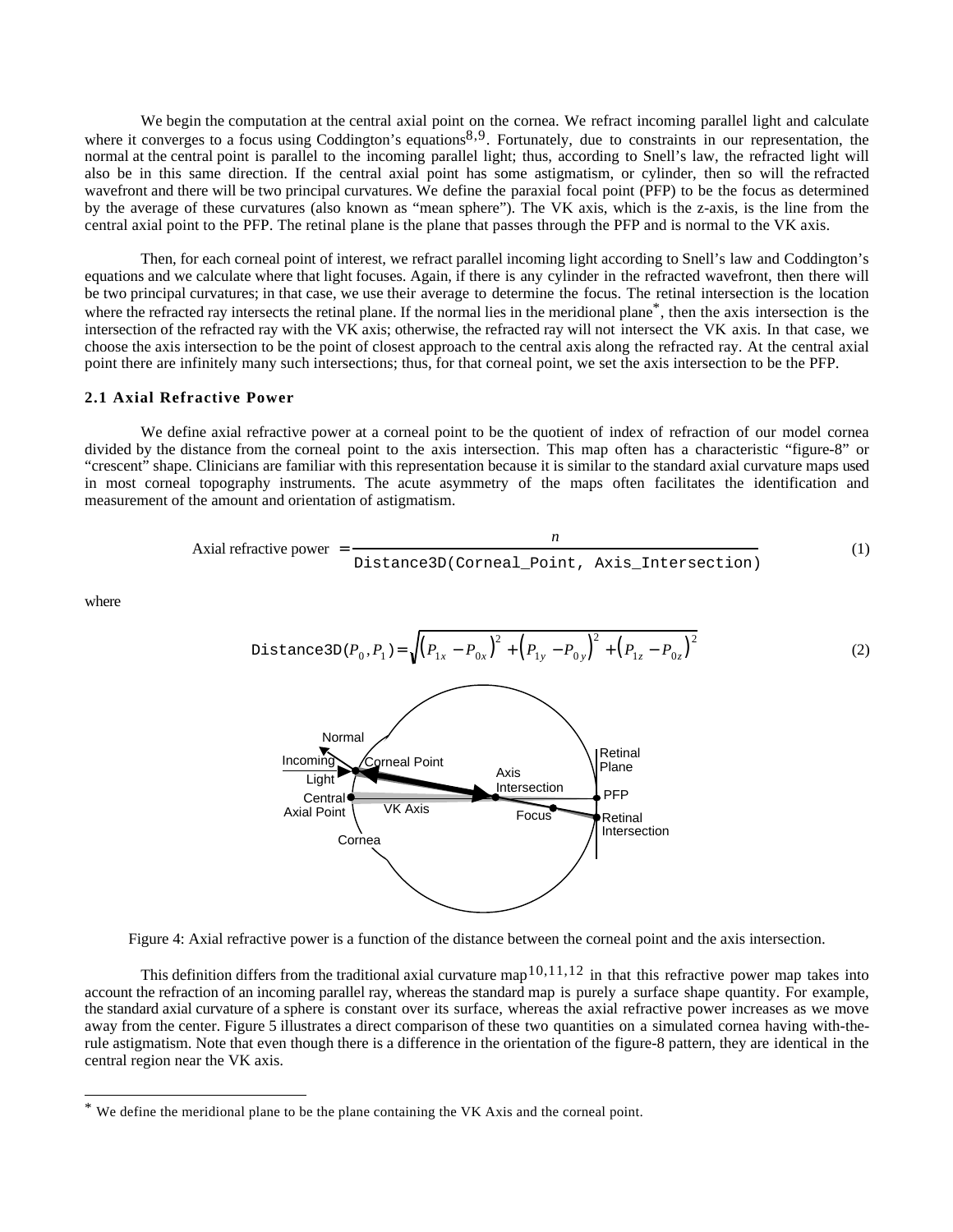

Figure 5: A comparison between axial refractive power and axial curvature.

#### **2.2 Instantaneous Refractive Power**

We define instantaneous refractive power at a corneal point to be the quotient of index of refraction of our model cornea divided by the focal distance of the cornea at that point, which is the distance from the corneal point to the focus. This is the only one of our four metrics that is not a function of the central axis or of the PFP; rather, it is purely a measure of the surface's refracting power. The advantage of this definition over other traditional representations such as mean sphere $^{13}$ , Gaussian power $1^{4,15}$ , axial power, and instantaneous power is that this metric illustrates spherical aberration. Those other metrics would be constant for a sphere, whereas instantaneous refractive power increases away from the center.



Figure 6: Instantaneous refractive power is a function of the distance between the corneal point and the focus.

#### **2.3 Retinal Distance**

We define the retinal distance, for each corneal point, to be the distance from the PFP to the retinal intersection, that is, to the point of intersection of the refracted ray with the retinal plane. Since the retinal plane was defined to contain the PFP, both the retinal intersection and the PFP lie in that plane; thus, the distance calculation is a two-dimensional planar distance measure. For a perfect eye, parallel light would converge to a point focus at the PFP and thus, in this case, the retinal distance at every corneal point would be zero. This metric provides an estimate of lateral spherical aberration.

Retinal distance = Distance2D(Retinal\_Intersection, PFP) (4)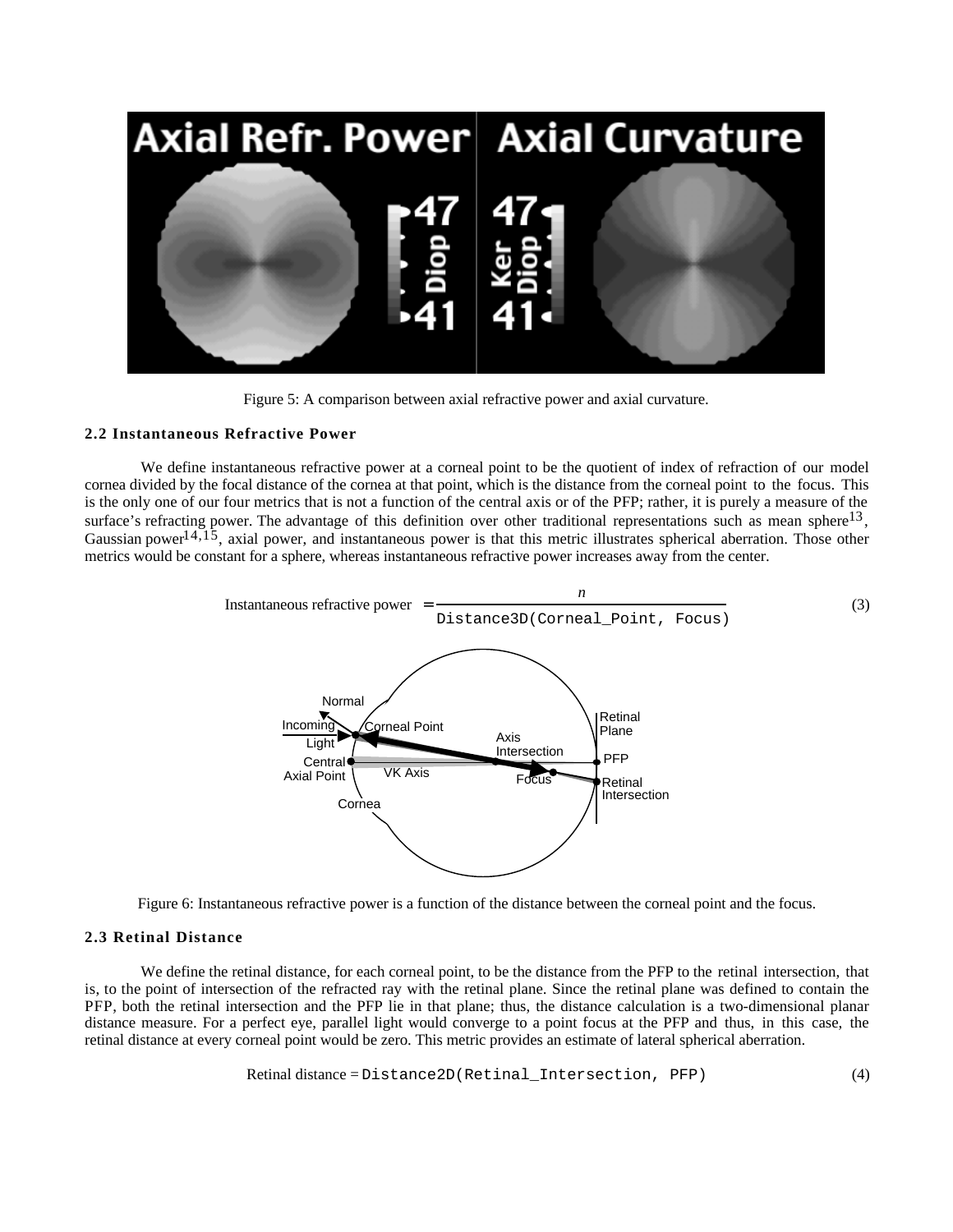where



Figure 7: Retinal distance is the distance between the retinal intersection and the PFP.

#### **2.4 Focusing Distance**

We define focusing distance, for each corneal point, to be the distance from the focal point of the refracted ray to the PFP. For a perfect eye, the rays of incoming parallel light would converge to a point focus at the PFP and thus the focusing distance for every corneal point would be zero in this case.



Figure 8: Focusing distance is the distance between the focus and the PFP.

#### **3. REPRESENTATIONS**

For each acuity metric, we determine the minimum and maximum values over all the points on the cornea, define a colormap to span those values, and index into that colormap to pseudo-color the surface of the cornea. We have chosen a greyscale map here, but a user of CWhatUC is provided with a full-color map.<sup>\*\*</sup>

<sup>\*\*</sup> Note that the hardcopy halftoning has introduced some visible non-linearity to the grey-scale map. This is not an artifact of the data, but of the printing process itself. This is most easily seen in Figure 10 of the simulated data; the actual instantaneous refractive power and focusing distance maps are smooth and do not have a "ring" halfway out as the images would suggest.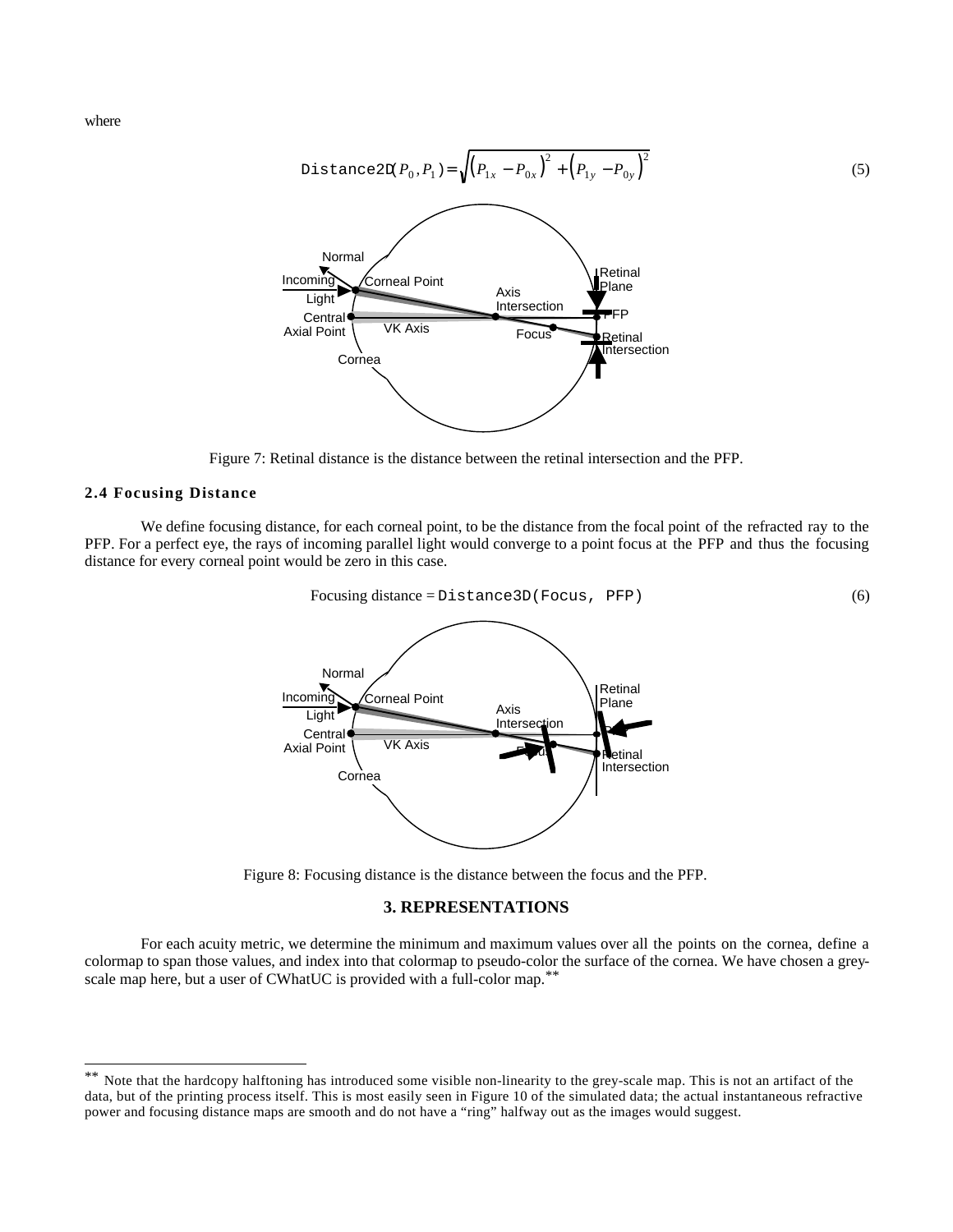#### **4. RESULTS**

We display our four metrics on two sets of data, a simulated cornea and a real cornea. The four metrics each contribute some information to the clinician about the projected visual acuity, as we will see.

#### **4.1 Simulated Data**

We use a simple asymmetric ellipsoid to simulate a cornea that has with-the-rule astigmatism. The equation for the ellipsoid is

$$
\frac{x}{A}^{2} + \frac{y}{B}^{2} + \frac{C-z}{C}^{2} = 1
$$
 (7)

with  $A=9$ ,  $B=8.7$  and  $C=10$ . This is rendered in three dimensions below in Figure 9. The intensity of every point in this image is a linear function of the z value of the data; the lighter data points are closer to the z=0 plane. We define the range of the data to be  $x,y = [-3,3][-3,3]$ .



Figure 9: A three-dimensional view of our simulated cornea, modeled as an ellipsoid with *A*=9, *B*=8.7 and *C*=10.

The most striking metric is axial refractive power. It highlights the inherent astigmatism associated with this asymmetric model. We can easily measure that there are four diopters of cylinder and the model is exactly with-the-rule. Retinal distance demonstrates that the left and right areas contribute to focus slightly better than the top and bottom regions, with a good focus in the central circle. Instantaneous refractive power and focusing distance indicate little here other than the focus is worse away from the center, and that the errors are close to rotationally symmetric.

#### **4.2 Real Data**

This data is from a patient with keratoconus<sup>16,17,18</sup>, a condition in which the cornea has a local region of high curvature, which for this cornea is an oval region in the lower left of the image. This data was reconstructed from the ring patterns shown in Figure 1. Of our metrics, instantaneous refractive power and focusing distance highlight the keratoconus best. In fact, instantaneous refractive power gives similar values for the amount of curvature in the region as does instantaneous power, Gaussian power, and mean sphere. The axial refractive power map has a crescent shape because the keratoconus is eccentric and results in some astigmatism. Retinal distance, in conjunction with focusing distance, indicates which rays contribute to good focus. In this case, only a small central area provides a good focus, as this is the only area where both maps are near zero.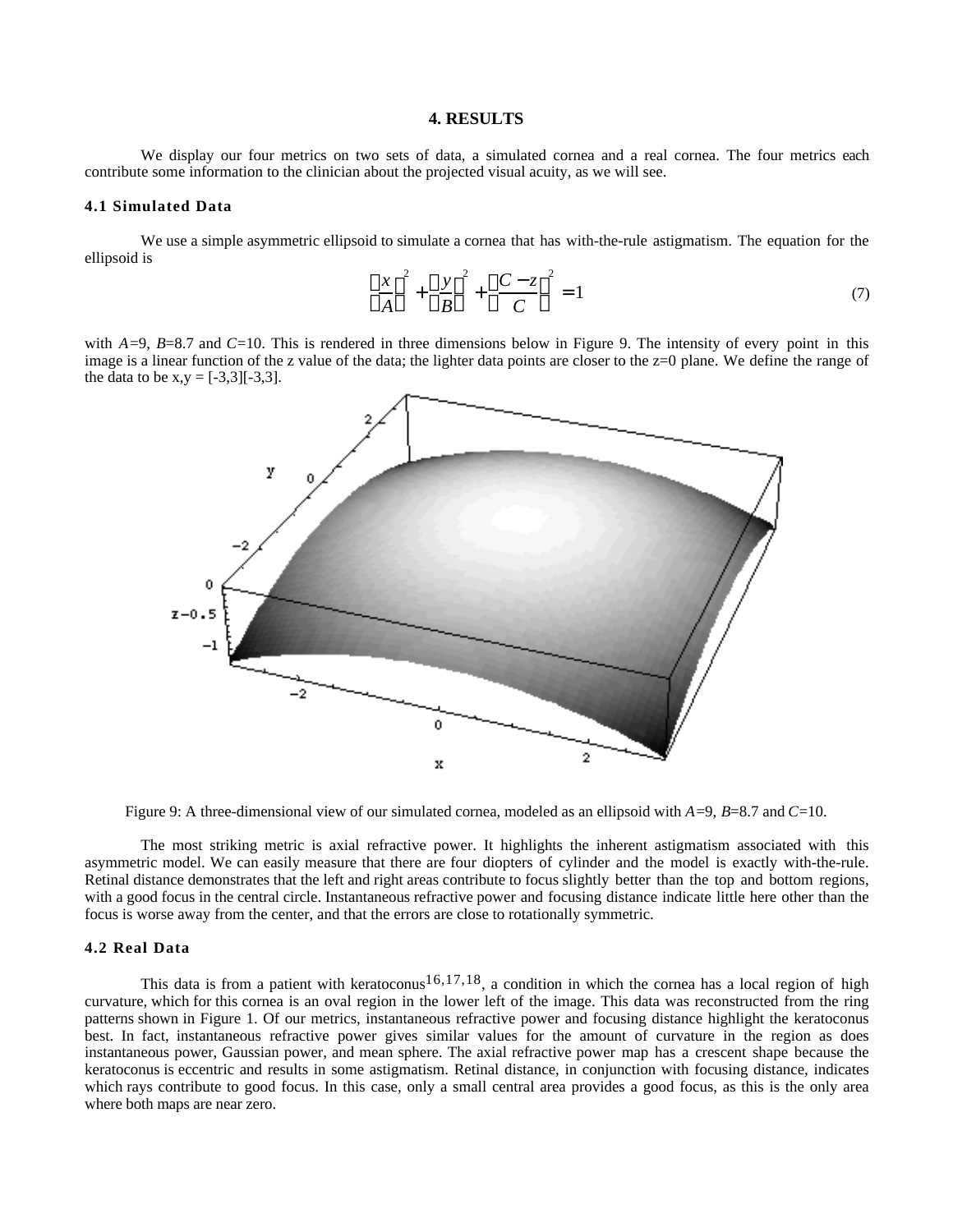

Figure 10: A view of our four acuity metrics for ellipsoidal simulated data.



Figure 11: A view of our four acuity metrics for the real data of a keratoconic cornea.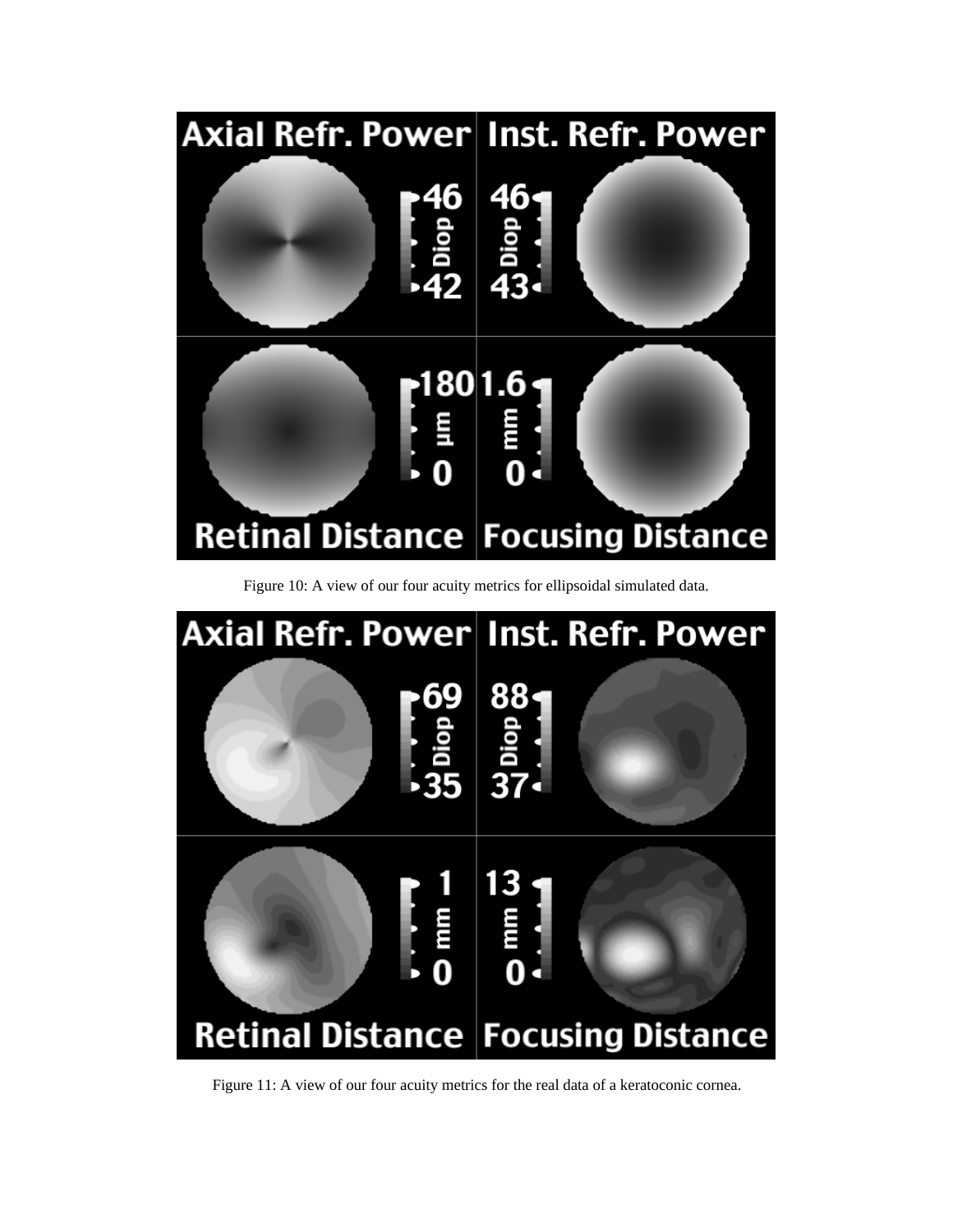#### **5. CONCLUSION**

We have presented four metrics for simulating visual acuity based on geometric optics, and showed the results using simulated and real data as implemented by CWhatUC. Axial refractive power is familiar to clinicians who often use a similar measure for astigmatism. Instantaneous refractive power is useful for describing the corneal shape, but doesn't take the PFP into account. Focusing distance and retinal distance taken together illustrate which regions contribute to a crisp focus onto the PFP. In summary, the four metrics, when used to supplement one another, provide additional insight into the prediction of a patient's visual acuity.

## **6. ACKNOWLEDGMENTS**

This work was supported in part by the National Science Foundation grant number ASC-9720252, "Visualization and Simulation in Scientific Computing for the Cornea" and by the Microelectronics Innovation and Computer Research Opportunities (MICRO) research grant "Interactive Scientific Visualization of the Eye".

#### **7. REFERENCES**

- 1. S. D. Klyce, "Computer-Assisted Corneal Topography, High-Resolution Graphic Presentation and Analysis of Keratoscopy", *Invest. Ophthalmol. Vis. Sci.* **25**, pp. 1426-1435, 1984.
- 2. D. D. Koch, G. N. Foulks, and T. Moran, "The Corneal Eyesys System: Accuracy, Analysis and Reproducibility of First Generation Prototype", *Refract. Corneal Surg.* **5**, pp. 424-429, 1989.
- 3. R. J. Mammone, M. Gersten, D. J. Gormley, R. S. Koplin, and V. L. Lubkin, "3-D Corneal Modeling System", *IEEE Trans. Biomedical Eng.* **37**, pp. 66-73, 1990.
- 4. J. Wang, D. A. Rice, and S. D. Klyce, "A New Reconstruction Algorithm for Improvement of Corneal Topographical Analysis", *Refract. Corneal Surg.* **5**, pp. 379-387, 1989.
- 5. S. E. Wilson and S. D. Klyce, "Advances in the Analysis of Corneal Topography", *Surv. Ophthalmol.* **35**, pp. 269-277, 1991.
- 6. M. A. Halstead, B. A. Barsky, S. A. Klein, and R. B. Mandell, "Reconstructing Curved Surfaces From Specular Reflection Patterns Using Spline Surface Fitting of Normals", *Proceedings of ACM/SIGGRAPH '96, New Orleans, 4-9 August 1996*, pp. 335-342, 1996.
- 7. M. A. Halstead, B. A. Barsky, S. A. Klein, and R. B. Mandell, "A Spline Surface Algorithm for Reconstruction of Corneal Topography from a Videokeratograph Reflection Pattern", *Optom. Vis. Sci.* **Vol 72, No. 11**, pp. 821-827, 1995.
- 8. O. Stavroudis, "Simpler Derivation of the Formulas for Generalized Ray Tracing", *J. Opt. Soc. Amer.* **Vol. 66, No. 12**, pp. 1330-1333, 1976.
- 9. J. E. A. Landgrave and J. R. Moya-Cessa, "Generalized Coddington Equations in Ophthalmic Lens Design", *J. Opt. Soc. Amer.* **Vol. 12, No. 8**, pp. 1637-1644, 1996.
- 10. S. A. Klein, R. B. Mandell, and B. A. Barsky, "Representing Corneal Shape" in *Vision Science and its Applications.* Technical Digest Series. Washington, DC: Optical Society of America, **vol. 1**, pp. 37-40, 1995.
- 11. R. B. Mandell, S. A. Klein, C. H. Shie, B. A. Barsky and Z. Yang. "Axial and Instantaneous Radii in Videokeratography". *Invest. Ophthalmol. Vis. Sci.* **35(Suppl)**, p. 2079, 1994.
- 12. C. Roberts. "The Accuracy of Power Maps to Display Curvature Data in Corneal Topography Systems". *Invest. Ophthalmol. Vis. Sci.* **35**, pp. 3525-3532, 1994.
- 13. R. Kumpf, "Multivariate Corneal Visualization in the EyeView System". *M. S. Thesis*, University of California at Berkeley, May 1995.